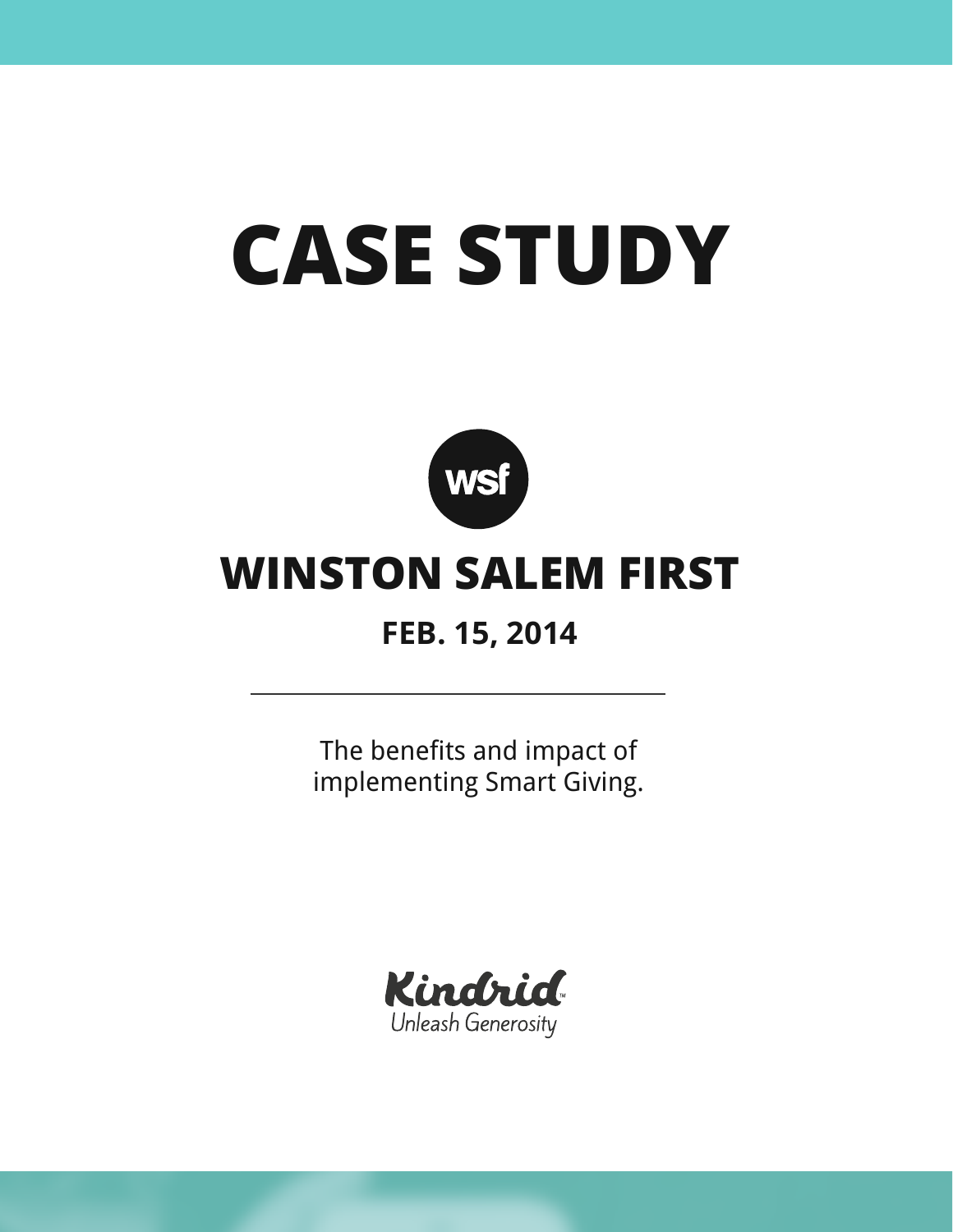#### **INTRODUCTION**

Kindrid is on a mission to unleash generosity. This goes beyond providing giving technologies, it also means providing resources to implement the technology well.

Winston Salem First is an excellent example, they already had kiosk-giving, online giving, app giving, and other traditional methods. However, when they partnered with Kindrid they found large increases in overall giving as well as many new households giving for the first time. Take a look at the impact below.



# **WINSTON SALEM FIRST**

Rollout Date: 9/15/13 Months Using Kindrid: Weekly Attendance:

- Location: Winston Salem, NC
	-
	- 66 1⊞
	- 2,300-2,500

#### **FINANCIAL RESULTS:**



\* Winston Salem saw a 15% increase in overall weekly giving after implementing Smart Giving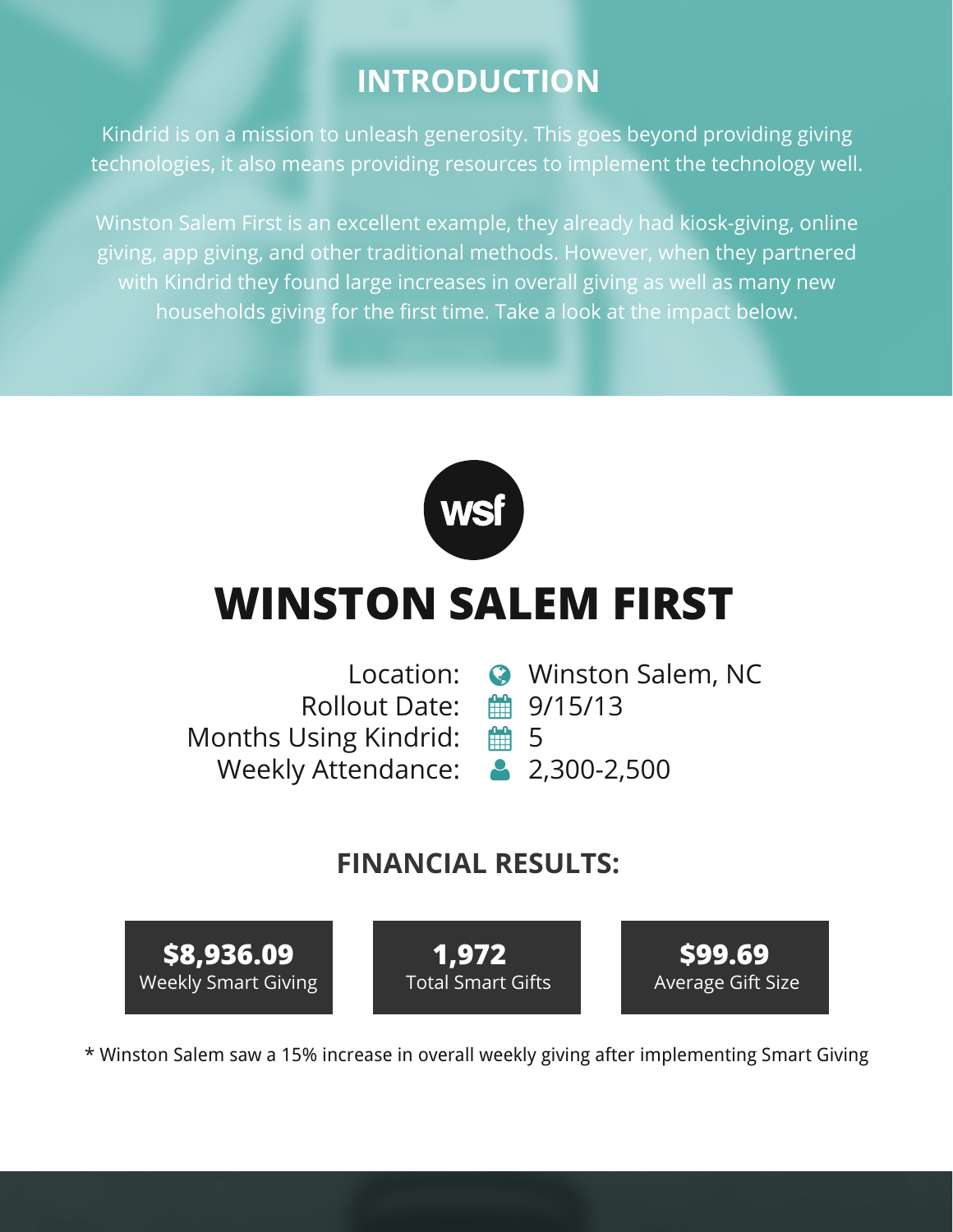## **OVERVIEW**

After a 5 month period of introducing their church to the benefits of Smart Giving, Winston Salem First saw some outstanding results. Below is an overview of their findings. Kindrid allowed them to outreach and connect to a surprising number of new people.



"Every Lead Pastor needs to take Kindrid seriously. This tool has recaptured the joy of giving and provided a way for all our people to give at the same time during the service."

> - Lead Pastor, Dr. Mike Rakes